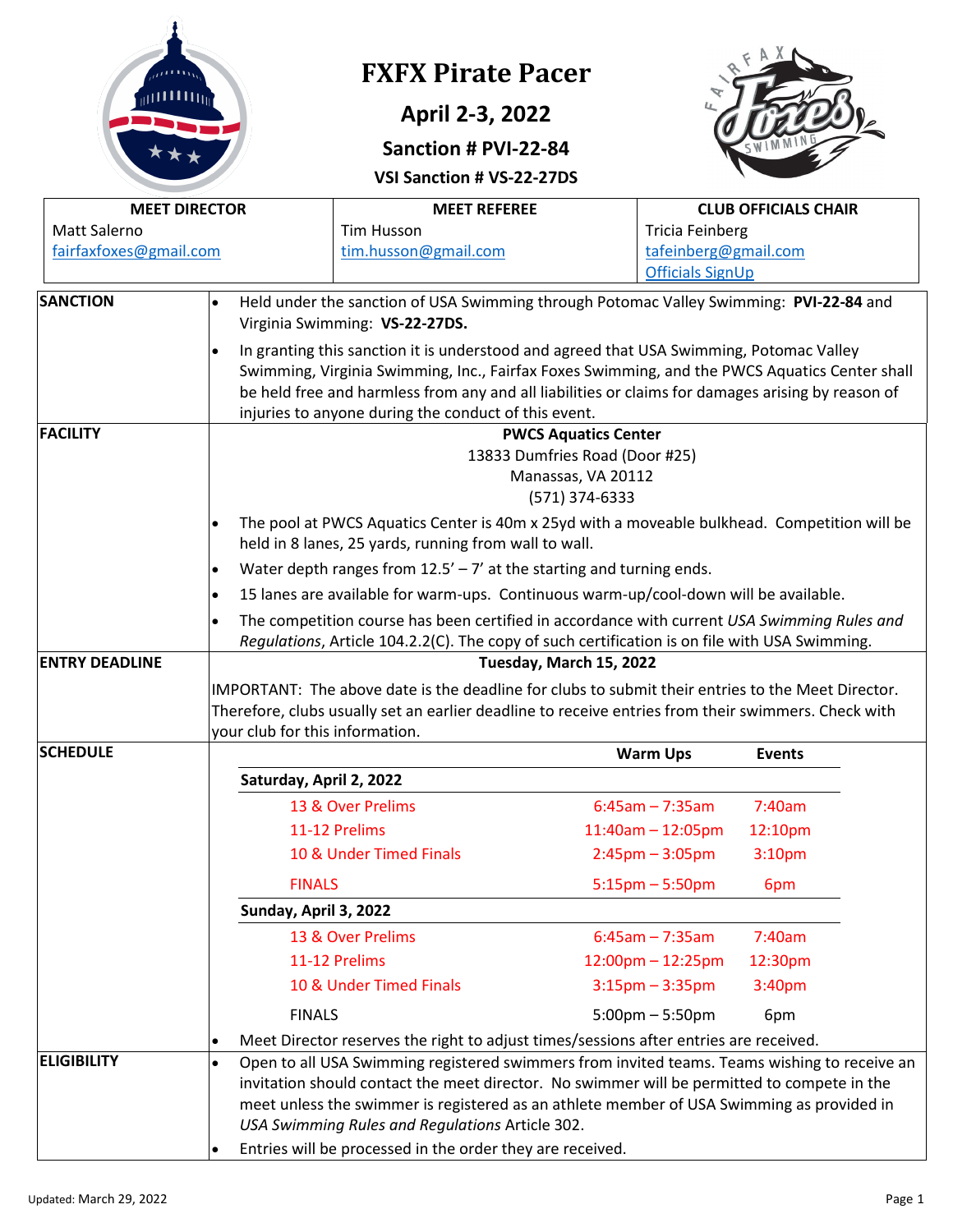| <b>DISABILITY</b>         | PVS and host clubs along with their meet directors are committed to the Inclusion Policy as                                                                                                        |
|---------------------------|----------------------------------------------------------------------------------------------------------------------------------------------------------------------------------------------------|
| <b>SWIMMERS</b>           | adopted by the PVS BOD. Athletes with a disability are welcomed and are asked to provide                                                                                                           |
|                           | advance notice of desired accommodations to the Meet Director. The athlete (or athlete's coach)                                                                                                    |
|                           | is also responsible for notifying the session referee of any disability prior to competition.                                                                                                      |
| <b>TIMING SYSTEM</b>      | Automatic timing (touchpads primary) will be used.<br>$\bullet$                                                                                                                                    |
| COVID-19                  | An inherent risk of exposure to COVID-19 exists in any public place where people are present.<br>$\bullet$                                                                                         |
| <b>CONSIDERATIONS</b>     | COVID-19 is a contagious disease that can lead to severe illness and death. According to the                                                                                                       |
|                           | Centers for Disease Control and Prevention, senior citizens and individuals with underlying                                                                                                        |
|                           | medical conditions are especially vulnerable.                                                                                                                                                      |
|                           | USA Swimming, Inc., cannot prevent you (or your child(ren)) from becoming exposed to,                                                                                                              |
|                           | contracting, or spreading COVID-19 while participating in USA Swimming sanctioned events. It is                                                                                                    |
|                           | not possible to prevent against the presence of the disease. Therefore, if you choose to                                                                                                           |
|                           | participate in a USA Swimming sanctioned event, you may be exposing yourself to and/or                                                                                                             |
|                           | increasing your risk of contracting or spreading COVID-19.                                                                                                                                         |
|                           | BY ATTENDING OR PARTICIPATING IN THIS COMPETITION, YOU VOLUNTARILY ASSUME ALL RISKS                                                                                                                |
|                           | ASSOCIATED WITH EXPOSURE TO COVID-19 AND FOREVER RELEASE AND HOLD HARMLESS USA                                                                                                                     |
|                           | SWIMMING, POTOMAC VALLEY SWIMMING, VIRGINIA SWIMMING, INC., FAIRFAX FOXES                                                                                                                          |
|                           | SWIMMING, AND PWCS AQUATICS CENTER AND EACH OF THEIR OFFICERS, DIRECTORS, AGENTS,                                                                                                                  |
|                           | EMPLOYEES OR OTHER REPRESENTATIVES FROM ANY LIABILITY OR CLAIMS INCLUDING FOR                                                                                                                      |
|                           | PERSONAL INJURIES, DEATH, DISEASE OR PROPERTY LOSSES, OR ANY OTHER LOSS, INCLUDING                                                                                                                 |
|                           | BUT NOT LIMITED TO CLAIMS OF NEGLIGENCE AND GIVE UP ANY CLAIMS YOU MAY HAVE TO SEEK                                                                                                                |
|                           | DAMAGES, WHETHER KNOWN OR UNKNOWN, FORESEEN OR UNFORESEEN, IN CONNECTION                                                                                                                           |
|                           | WITH EXPOSURE, INFECTION, AND/OR SPREAD OF COVID-19 RELATED TO PARTICIPATION IN THIS                                                                                                               |
|                           | COMPETITION.                                                                                                                                                                                       |
|                           | We have taken enhanced health and safety measures for all attending this meet, however we                                                                                                          |
|                           | cannot guarantee that you will not become infected with COVID-19. All attending this meet must                                                                                                     |
|                           | follow all posted instructions while in attendance. An inherent risk of exposure to COVID-19 exists                                                                                                |
|                           | in any public place where people are present. By attending this meet, you acknowledge the                                                                                                          |
|                           | contagious nature of COVID-19 and voluntarily assume all risks related to exposure to COVID-19.                                                                                                    |
|                           | By choosing to attend this meet you agree to comply with all health and safety mandates and                                                                                                        |
|                           | guidelines of USA Swimming, Potomac Valley Swimming, the Commonwealth of Virginia, and<br>Prince William County.                                                                                   |
| <b>COVID-19 PROTOCOLS</b> | The meet will be limited to a maximum of 350 swimmers per session.                                                                                                                                 |
|                           | Athletes should arrive and depart in their suits. Locker room use is minimized to emergency use.<br>$\bullet$                                                                                      |
|                           |                                                                                                                                                                                                    |
|                           | Before entering the facility, participants are required assess their own health for symptoms and<br>$\bullet$                                                                                      |
|                           | exposure to COVID-19. Attendees will only be permitted entrance if answering "no" to the<br>following questions:                                                                                   |
|                           | Do you feel any of the symptoms that fall under the symptoms of COVID-19 (fever over<br>$\circ$                                                                                                    |
|                           | 100.4, cough, shortness of breath, etc.)?                                                                                                                                                          |
|                           | Has anyone in your family been sick or diagnosed with COVID-19 in the past 14 days?<br>$\circ$                                                                                                     |
|                           | Has someone you've been in contact with been diagnosed with COVID-19 or been in                                                                                                                    |
|                           | $\circ$<br>contact with someone who has within the past 14 days?                                                                                                                                   |
|                           |                                                                                                                                                                                                    |
|                           | All attendees (athletes, coaches, officials, and volunteers) must wear a mask to enter the facility<br>and throughout the facility, except for athletes when competing or warming up/cooling down. |
|                           | Masks must be affixed to the face without hands and must cover the nose and mouth.                                                                                                                 |
|                           |                                                                                                                                                                                                    |
|                           | All attendees should bring a filled, reusable (non-glass) water bottle to the meet.<br>$\bullet$                                                                                                   |
|                           | Athletes should bring a minimum of two masks and a container or waterproof type bag to place<br>$\bullet$                                                                                          |
|                           | their mask in while swimming.                                                                                                                                                                      |
|                           | Coaches, officials, volunteers, and swimmers assigned to seating areas on the pool deck will<br>$\bullet$                                                                                          |
|                           | proceed through the glass doors directly to the pool deck. Swimmers assigned to seating areas in                                                                                                   |
|                           | the bleachers will proceed up the stairs next to the check-in desk to the bleachers.                                                                                                               |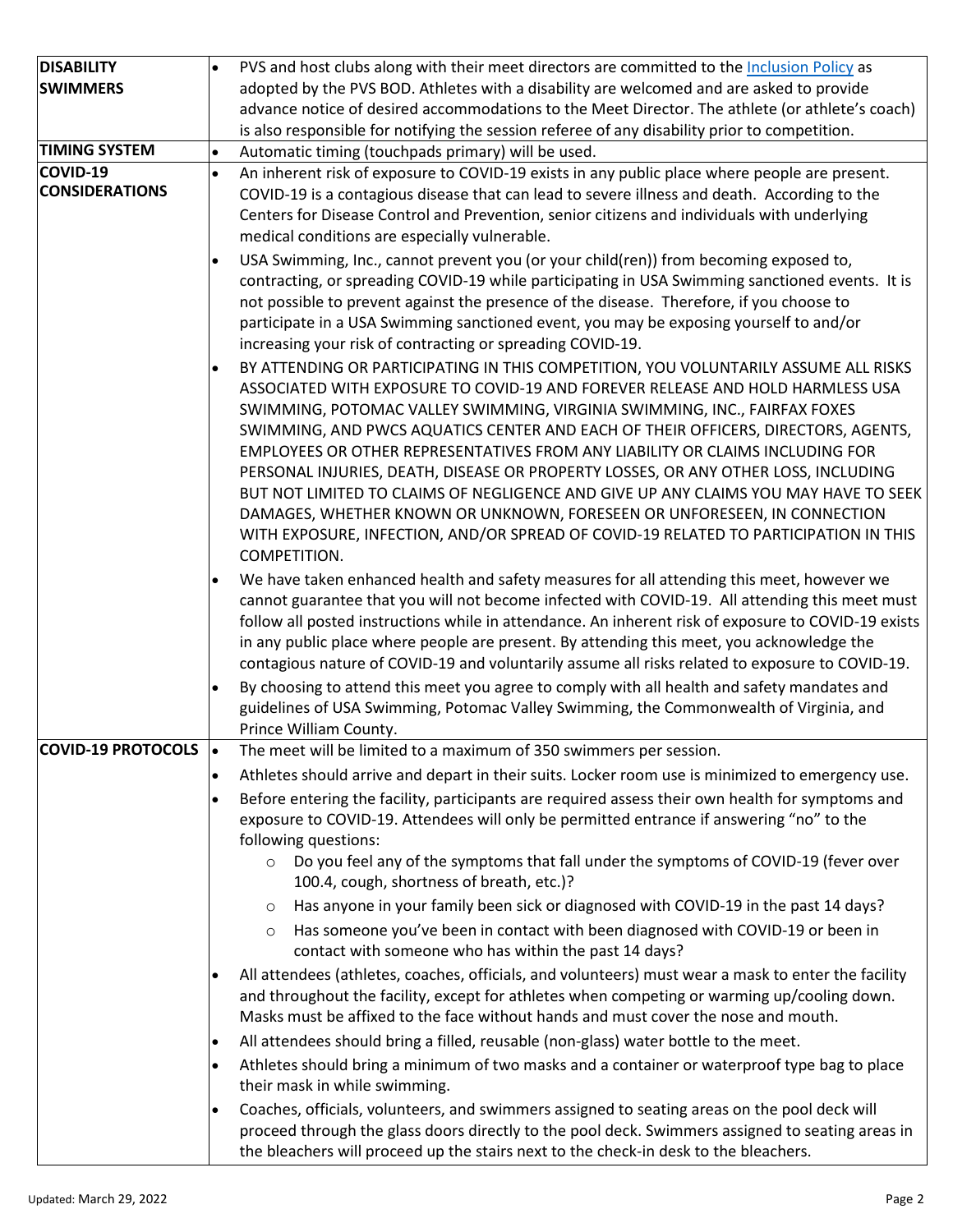|              | $\bullet$ | To access the pool deck from the bleachers, swimmers will go down the stairs on the opposite<br>side of the stands from where they came up and then enter the pool deck through the door on<br>the deep end (turning end) of the pool, underneath the bleachers.                                                                                                                                                                       |
|--------------|-----------|----------------------------------------------------------------------------------------------------------------------------------------------------------------------------------------------------------------------------------------------------------------------------------------------------------------------------------------------------------------------------------------------------------------------------------------|
|              | $\bullet$ | To return to the bleachers from the pool deck, swimmers will exit the starting area to their right<br>(clockwise flow). Swimmers will exit the pool deck on the other side of the guard office, below the<br>bleachers, from where they came in, turn left to go to the lobby and then go up the lobby stairs.<br>This ensures one-way traffic flow (see attached facility map). There will also be traffic flow signs<br>posted.      |
|              |           | Spectators will be allowed into the facility on a limited basis. In conjunction with PWCS rules,<br>spectators can enter adjacent to hospitality and view their swimmers facing the scoreboard (turn<br>side.) Once their swimmer has completed their race, spectators will be escorted to the main<br>lobby or outside Door #25.                                                                                                      |
|              | $\bullet$ | Only swimmers, coaches, meet volunteers, and officials will be permitted on the start<br>(scoreboard) side and the diving board side of the pool.                                                                                                                                                                                                                                                                                      |
|              |           | Competition will be live streamed on the PWCS YouTube Channel<br>(https://www.youtube.com/channel/UCs 04 ZanQHx0k76 ehNcnw).                                                                                                                                                                                                                                                                                                           |
|              |           | During warm-ups, swimmers will wear their masks until they reach their assigned warm up lane<br>and entry end and just before they enter the pool. They will place their mask in their waterproof<br>holder to store their mask while they swim. They will put their mask back on as soon as they exit<br>the pool.                                                                                                                    |
|              |           | During competition, swimmers will wear their masks until they reach the starting blocks. They will<br>place their mask in their waterproof holder to store their mask while they swim. They will put<br>their mask back on before leaving the starting area.                                                                                                                                                                           |
|              | $\bullet$ | All swimmers must remain in their designated area until they are called for their events, and they<br>must return to their area immediately following their event.                                                                                                                                                                                                                                                                     |
|              | $\bullet$ | Hospitality may be offered for coaches, volunteers, and officials.                                                                                                                                                                                                                                                                                                                                                                     |
|              |           | Any attendee (swimmer, coach, official, volunteer) not following the meet protocols will be<br>subject to immediate removal from the meet.                                                                                                                                                                                                                                                                                             |
|              | $\bullet$ | We request that all attendees notify the appropriate meet director as soon as possible if they<br>have tested positive for COVID-19 or shown symptoms after attending the meet. Any swimmer,<br>coach, official and/or designated volunteer not following meet protocols will be subject to                                                                                                                                            |
| <b>RULES</b> | $\bullet$ | immediate removal from the meet.<br>Current USA Swimming rules shall govern this meet.                                                                                                                                                                                                                                                                                                                                                 |
|              | $\bullet$ | All applicable adults participating in or associated with this meet acknowledge that they are<br>subject to the provisions of the USA Swimming Minor Athlete Abuse Prevention Policy ("MAAPP"),<br>and that they understand that compliance with the MAAPP policy is a condition of participation in<br>the conduct of this competition.                                                                                               |
|              |           | No on-deck USA Swimming registration is permitted.                                                                                                                                                                                                                                                                                                                                                                                     |
|              |           | In compliance with USA Swimming Rules and Regulations, the use of audio or visual recording<br>devices, including a cell phone is not permitted in the changing areas, rest rooms, or locker rooms.<br>Per PVS policy, the use of equipment capable of taking pictures (e.g., cell phones, cameras, etc.) is<br>banned from behind the starting blocks during the entire meet, including warmup, competition<br>and cool down periods. |
|              | $\bullet$ | Deck changes are prohibited.                                                                                                                                                                                                                                                                                                                                                                                                           |
|              |           | Any swimmer entered in the meet must be certified by a USA Swimming member coach as being<br>proficient in performing a racing start or must start each race from within the water. When<br>unaccompanied by a member-coach, it is the responsibility of the swimmer or the swimmer's legal<br>guardian to ensure compliance with this requirement.                                                                                    |
|              |           | Operation of a drone or any other flying devices is prohibited over the venue (pools,<br>athlete/coach areas, spectator areas and open ceiling locker rooms) any time athletes, coaches,                                                                                                                                                                                                                                               |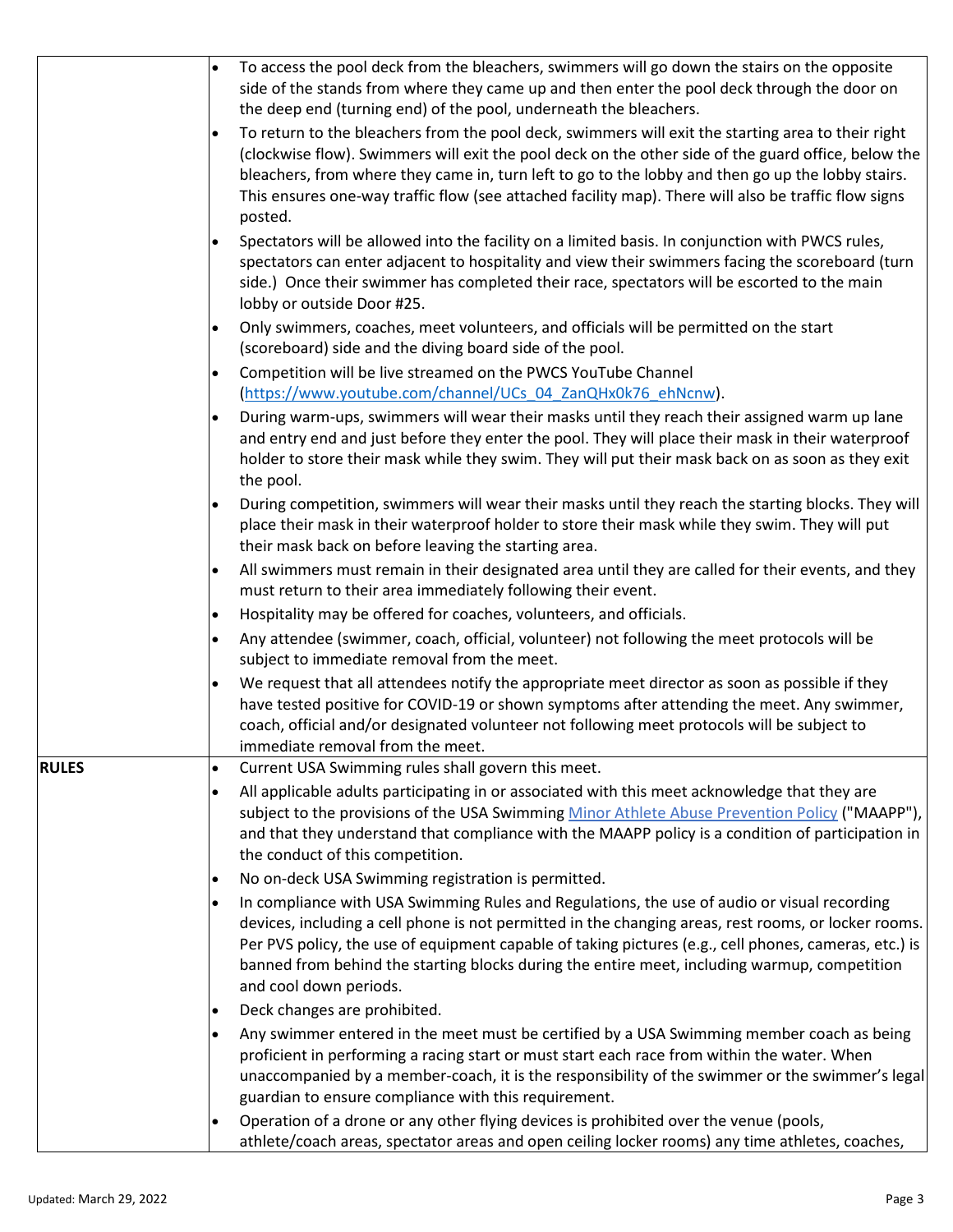|                            | officials and/or spectators are present.                                                                                                                                                                                              |
|----------------------------|---------------------------------------------------------------------------------------------------------------------------------------------------------------------------------------------------------------------------------------|
|                            | Dive-over starts will be used.<br>$\bullet$                                                                                                                                                                                           |
|                            | The Meet Director and the PVS Technical Committee reserve the right to limit events, heats,<br>$\bullet$                                                                                                                              |
|                            | swimmers or adjust the format to conform with the 4-hour provision for sessions that include 12                                                                                                                                       |
|                            | & U events per Rule 205.3.1F.                                                                                                                                                                                                         |
| <b>EVENT RULES</b>         | Athletes shall compete at the age attained on the first day of the meet. Athletes may only<br>$\bullet$                                                                                                                               |
|                            | compete in events of his/her own age group.                                                                                                                                                                                           |
|                            | Athletes ages 11 and Over may enter a maximum of three (3) individual events per day and six (6)<br>$\bullet$                                                                                                                         |
|                            | individual events in total. Athletes ages 10 and Under may enter four (4) individual events per day                                                                                                                                   |
|                            | and eight (8) individual events in total.                                                                                                                                                                                             |
|                            | Athletes must provide their own counter (if desired) for the 500 freestyle.<br>$\bullet$                                                                                                                                              |
|                            | All 13 and Over events will follow a Prelims-Finals format except for 13 & Over 500 Freestyle and<br>$\bullet$                                                                                                                        |
|                            | 400 IM, which are Timed Finals swum on Sunday, April 3.                                                                                                                                                                               |
|                            | All 11-12 year old events under 200 yards with the exception of the 200-yard IM will be Prelims-<br>$\bullet$<br>Finals. All 11-12 year old events 200 yards and over are Timed Finals (except for 200IM).                            |
|                            | All 10 and Under swimmers will swim a timed finals session (Sessions 3 and 7).<br>$\bullet$                                                                                                                                           |
|                            | All 25-yard events will start from the turn end of the pool.<br>$\bullet$                                                                                                                                                             |
|                            | Finals will be Top 24 for 13 and Over Swimmers with the C final being for 13-14 Swimmers only,<br>$\bullet$                                                                                                                           |
|                            | and Top 8 for all 11-12 Swimmers.                                                                                                                                                                                                     |
|                            | The A Final will be for the top eight (8) 13 and Over swimmers with the B Final for swimmers<br>$\bullet$                                                                                                                             |
|                            | placing in 9th through 16 <sup>th</sup> place in prelims. Any 13-14 swimmer that qualifies in the Top 16 for a                                                                                                                        |
|                            | finals event will race in the B or A final and the next eligible 13-14 swimmer will be eligible for the                                                                                                                               |
|                            | C final. Finals heats will swim in "C", "B", "A" order.                                                                                                                                                                               |
|                            | Any swimmer that scratches will allow for the next qualified swimmer to race in finals.<br>$\bullet$<br>Deck entries will be accepted in empty lanes only. No new heats will be created.                                              |
| <b>WITHDRAWING FROM  .</b> | If you do not wish to swim in the Final, you may "scratch" or declare your "intention to scratch"                                                                                                                                     |
| <b>FINALS</b>              | from the event by emailing scratchfxfx@gmail.com within 30 minutes of the announcement of                                                                                                                                             |
|                            | qualifier. for the event following this procedure:                                                                                                                                                                                    |
|                            | Subject of email: FINALS {INTENT TO SCRATCH} SCRATCH: <event>, <swimmer name="">.</swimmer></event>                                                                                                                                   |
|                            | <b>EXAMPLES:</b>                                                                                                                                                                                                                      |
|                            | FINALS SCRATCH: Event 21, Girl's 15-18 200 Backstroke, Jane Smith                                                                                                                                                                     |
|                            | <b>OR</b>                                                                                                                                                                                                                             |
|                            | FINALS INTENT TO SCRATCH: Event 21, Girl's 15-18 200 Backstroke, Jane Smith                                                                                                                                                           |
|                            | Body of email should include swimmer's first and last name, club, coach's name, and<br>$\circ$<br>event. When declaring an intent to scratch, the email should include the swimmer's last                                             |
|                            | preliminary event of the day. It is recommended that you include your coach on the email.                                                                                                                                             |
|                            | If an athlete fails to properly scratch from an event and does not appear for the "Final" event,<br>$\bullet$                                                                                                                         |
|                            | he/she shall be removed from their next scheduled individual event.                                                                                                                                                                   |
| <b>WARM-UP</b>             | The prescribed PVS warm-up procedures and safety policies will be followed. The Meet Director<br>$\bullet$                                                                                                                            |
|                            | may determine the structure of warm-up, including times/lane assignments.                                                                                                                                                             |
|                            | Five (5) lanes of continuous warm up will be available.<br>$\bullet$                                                                                                                                                                  |
| <b>SUPERVISION</b>         | Coaches are responsible for the conduct of their swimmers and cleaning up for their team areas.<br>$\bullet$                                                                                                                          |
|                            | Spectators are not allowed on the pool deck; swimmers may not bring personal chairs on the pool<br>$\bullet$                                                                                                                          |
|                            | deck; coaches may bring a personal chair on the pool deck.                                                                                                                                                                            |
| <b>SEEDING</b>             | All preliminary and timed finals events will be pre-seeded.<br>$\bullet$                                                                                                                                                              |
| <b>SCORING</b>             | Individual Events (Timed Finals and Finals) will be scored as follows<br>$\bullet$                                                                                                                                                    |
|                            | $1^{st}$ = 20 points / 2 <sup>nd</sup> = 16 / 3 <sup>rd</sup> = 12 / 4 <sup>th</sup> = 10 / 5 <sup>th</sup> = 9 / 6 <sup>th</sup> = 8 / 7 <sup>th</sup> = 7 / 8 <sup>th</sup> = 6 / 9 <sup>th</sup> = 4 / 10 <sup>th</sup> = 2 points |
| <b>AWARDS</b>              | Swimmers that place in the Top 10 in Timed Finals or Finals will receive a ribbon.<br>$\bullet$                                                                                                                                       |
|                            | All swimmers will receive a Pirate Pacer swim cap.<br>$\bullet$                                                                                                                                                                       |
|                            | Winning team will receive Pirate Pacer Team Champion bag tags.<br>$\bullet$                                                                                                                                                           |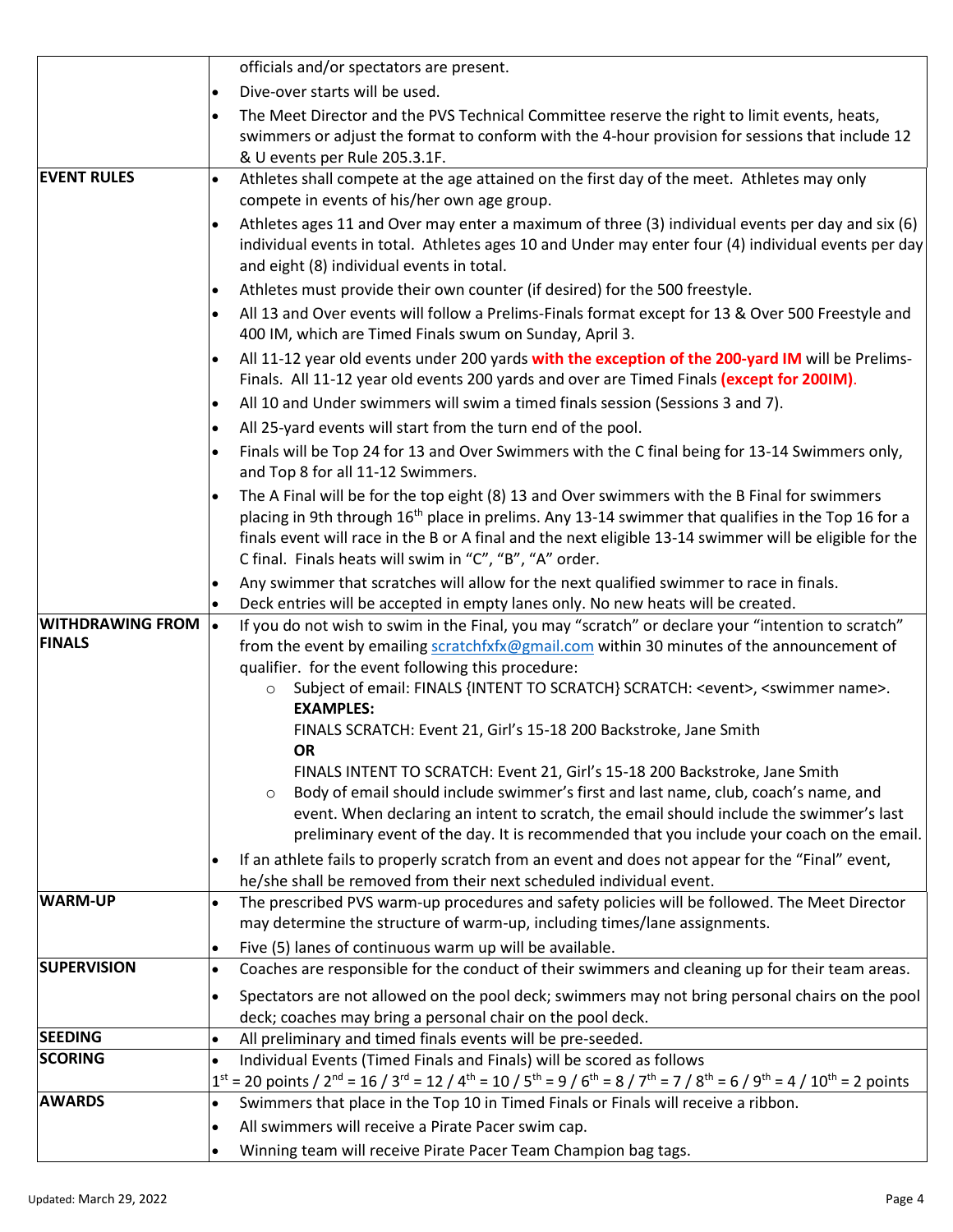| <b>PROGRAMS</b>         | $\bullet$ | Meet programs will not be sold. The meet will be available on Meet Mobile, emailed to                                                                |
|-------------------------|-----------|------------------------------------------------------------------------------------------------------------------------------------------------------|
|                         |           | participating clubs, and posted online.                                                                                                              |
| <b>CREDENTIALS</b>      | $\bullet$ | Parents not working the meet as a deck official, volunteer timer or other position are not                                                           |
|                         |           | permitted on deck. Only athletes, USA Swimming certified coaches, and deck officials will be                                                         |
|                         |           | permitted on the deck. Coaches and Officials should always have proof of active USA Swimming                                                         |
|                         |           | membership with them.                                                                                                                                |
| <b>OFFICIALS</b>        | $\bullet$ | Officials interested in volunteering should complete the Officials SignUp or contact the Meet                                                        |
|                         |           | Referee, Tim Husson (tim.husson@gmail.com).                                                                                                          |
|                         | $\bullet$ | Officials volunteering for this meet should report to the meet referee upon arrival. A                                                               |
|                         |           | comprehensive officials briefing will take place before each session.                                                                                |
| <b>TIMERS</b>           | $\bullet$ | Two timers per lane.                                                                                                                                 |
|                         | $\bullet$ | Clubs will be required to provide timers in proportion to the number of swimmers they have                                                           |
|                         |           | entered in each session.                                                                                                                             |
|                         | $\bullet$ | A Sign-Up Genius will be provided two weeks prior to the meet.                                                                                       |
| <b>ENTRY PROCEDURES</b> | $\bullet$ | Entries should be submitted by email to fairfaxfoxes@gmail.com                                                                                       |
|                         | $\bullet$ | Include in the subject of the email, "FXFX Pirate Pacer 2022 - ****" with the club's initials in place                                               |
|                         |           | of the asterisks. If your club submits multiple entry files include the training site in the subject of                                              |
|                         |           | the email.                                                                                                                                           |
|                         | ٠         | Include in entry email: entry file, report of entries by name, report of entries by event.                                                           |
|                         | $\bullet$ | In the body of your email provide entry numbers (girls, boys, totals), contact information (email,<br>phone, officials contact).                     |
|                         | $\bullet$ | Entries directly from individual team members will not be accepted.                                                                                  |
|                         | $\bullet$ | Entries by phone or fax will not be accepted.                                                                                                        |
|                         | $\bullet$ | The Meet Director will acknowledge receipt by return email within 24 hours. If acknowledgement                                                       |
|                         |           | is not received in a timely manner, please contact the Meet Director (fairfaxfoxes@gmail.com).                                                       |
|                         | $\bullet$ | Any club that enters an unregistered or improperly registered athlete, falsifies an entry in any                                                     |
|                         |           | way, or permits an unregistered coach to represent them will be fined the sum of \$100 by PVS and                                                    |
|                         |           | no further entries will be accepted from that club until the said fine is paid.                                                                      |
| <b>ENTRY FEES</b>       |           | Per Swimmer Surcharge:<br>\$12.00<br>\$5.00<br><b>Individual Event Fee:</b>                                                                          |
|                         |           | Deck entries: \$15.00 per event (cash on site + \$5 swimmer surcharge)                                                                               |
|                         |           | Make checks payable to Fairfax Foxes Swimming. Checks may be mailed to:<br><b>Fairfax Foxes Swimming</b><br>7932 Ellet Road<br>Springfield, VA 22151 |
|                         | ٠         | Each club is requested to remit one check to cover the entry fees for the entire team.                                                               |
|                         | $\bullet$ | Entry fees are due with meet entry. Unpaid fees will be reported to the PVS Administrative Office                                                    |
|                         |           | at the conclusion of the meet.                                                                                                                       |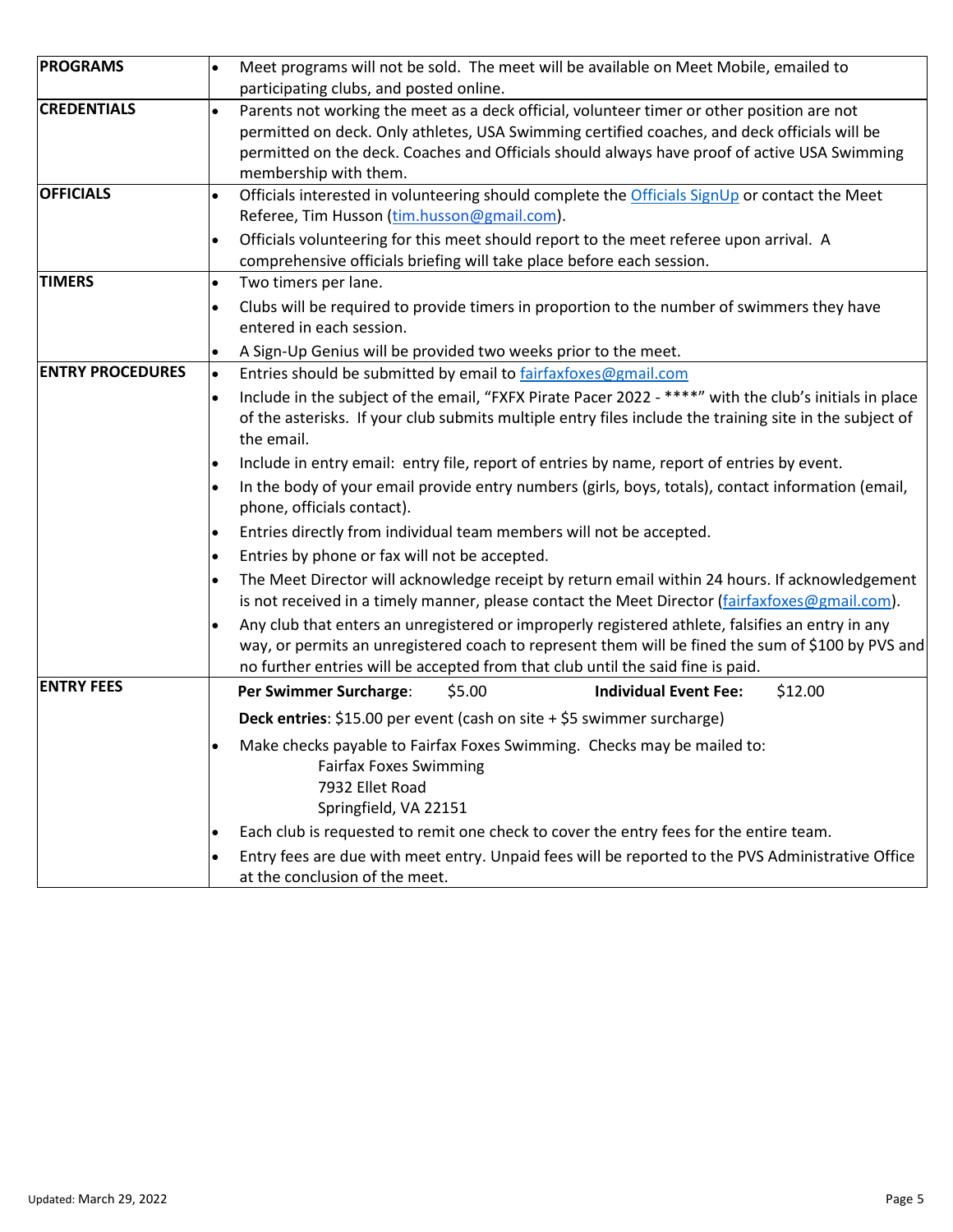# **FXFX Pirate Pacer April 2-3, 2022**

# **Saturday, April 2, 2022**

#### **Session 1 – 13 and Over Prelims**

Warm-up at 7am / Events begin at 7:50am

| Event#<br><b>Girls</b> | Event                | Event#<br><b>Boys</b> | Event#<br><b>Girls</b> | Event             | Even<br>Boy |
|------------------------|----------------------|-----------------------|------------------------|-------------------|-------------|
|                        | 13 & Over 200 IM     | 2                     | 13                     | 11-12 200 IM      | 14          |
| 3                      | 13 & Over 200 Free   | 4                     | 15                     | 11-12 200 Breast* | 16          |
| 5                      | 13 & Over 100 Fly    | 6                     | 17                     | 11-12 100 Fly     | 18          |
|                        | 13 & Over 200 Breast | 8                     | 19                     | 11-12 100 Free    | 20          |
| 9                      | 13 & Over 100 Back   | 10                    | 21                     | 11-12 50 Breast   | 22          |
| 11                     | 13 & Over 100 Free   | 12                    | 23                     | 11-12 200 Fly*    | 24          |
|                        |                      |                       |                        |                   |             |

### **Session 2– 11 and 12 Prelims**

Warm-up at 11am / Events begin at 11:50am

| Event #<br>Girls                       | Event             | Event #<br><b>Boys</b> |  |  |  |
|----------------------------------------|-------------------|------------------------|--|--|--|
| 13                                     | 11-12 200 IM      | 14                     |  |  |  |
| 15                                     | 11-12 200 Breast* | 16                     |  |  |  |
| 17                                     | 11-12 100 Fly     | 18                     |  |  |  |
| 19                                     | 11-12 100 Free    | 20                     |  |  |  |
| 21                                     | 11-12 50 Breast   | 22                     |  |  |  |
| 23                                     | 11-12 200 Fly*    | 24                     |  |  |  |
| 25                                     | 11-12 100 Back    | 26                     |  |  |  |
| *200 Breast & 200 Fly are Timed Finals |                   |                        |  |  |  |

## **Session 3 – 10 and Under Timed Finals**

Warmup at 2pm / Events begin at 2:45pm

| Event #<br><b>Girls</b> | <b>EVENT</b>         | Event#<br><b>Boys</b> | Event #<br><b>Girls</b> | <b>AGE</b>           | Even<br>Boy |
|-------------------------|----------------------|-----------------------|-------------------------|----------------------|-------------|
| 27                      | 8 & Under 25 Free    | 28                    | 1                       | 13 & Over 200 IM     | 2           |
| 29                      | 10 & Under 100 Free  | 30                    | 13                      | 11-12 200 IM         | 14          |
| 31                      | 10 & Under 50 Breast | 32                    | 3                       | 13 & Over 200 Free   | 4           |
| 33                      | 8 & Under 25 Fly     | 34                    | 17                      | 11-12 100 Fly        | 18          |
| 35                      | 10 & Under 50 Fly    | 36                    | .5                      | 13 & Over 100 Fly    | 6           |
| 37                      | 10 & Under 50 Back   | 38                    | 19                      | 11-12 100 Free       | 20          |
| 39                      | 10 & Under 200 IM    | 40                    | 7                       | 13 & Over 200 Breast | 8           |
|                         |                      |                       |                         |                      |             |

## **Session 4 – 11 and Over Finals**

Warm-up at 5pm / Events begin at 6pm

| Event #<br>Girls | <b>AGE</b>           | Event #<br><b>Boys</b> |
|------------------|----------------------|------------------------|
| 1                | 13 & Over 200 IM     | 2                      |
| 13               | 11-12 200 IM         | 14                     |
| 3                | 13 & Over 200 Free   | 4                      |
| 17               | 11-12 100 Fly        |                        |
| 5                | 13 & Over 100 Fly    | 6                      |
| 19               | 11-12 100 Free       |                        |
| 7                | 13 & Over 200 Breast | 8                      |
| 21               | 11-12 50 Breast      | 22                     |
| 9                | 13 & Over 100 Back   | 10                     |
| 25               | 11-12 100 Back       | 26                     |
| 11               | 13 & Over 100 Free   | 12                     |